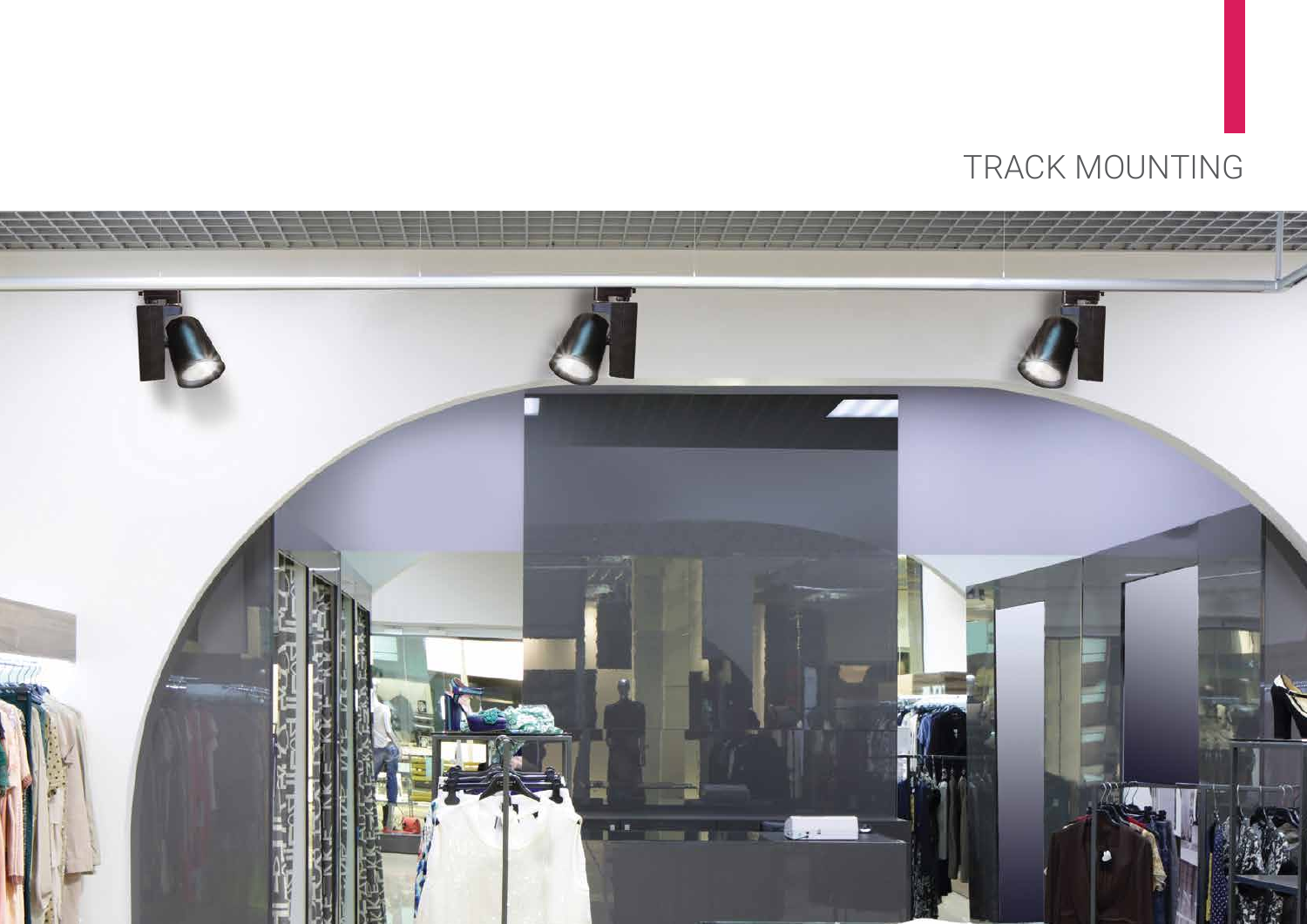## **Track mounting |** TB Track & accessories

TP010

### **Track mounting |** TP Track & accessories

| 230y TB track and accessories |       |    |               |                                                                   |              |              |       |  |  |  |
|-------------------------------|-------|----|---------------|-------------------------------------------------------------------|--------------|--------------|-------|--|--|--|
| Code                          | Class | IP | <sub>0C</sub> | Colour/s                                                          |              |              |       |  |  |  |
|                               |       |    |               |                                                                   | <b>Black</b> | Satin silver | White |  |  |  |
| <b>TB004</b>                  |       | 20 | 22            | Connector • straight • 230v                                       | ٠            |              |       |  |  |  |
| <b>TB006</b>                  |       | 20 | 22            | Adaptor • 230v                                                    | ٠            | ٠            |       |  |  |  |
| <b>TB008</b>                  |       | 20 | 22            | Connector $\cdot$ 90 $\degree$ joint $\cdot$ 230v                 | ٠            |              |       |  |  |  |
| <b>TB120</b>                  |       | 20 | 22            | Track • 1.2 metre • 230v 16amp 3 wire with power feed and end cap | $\bullet$    | ٠            |       |  |  |  |
| <b>TB240</b>                  |       | 20 | 22            | Track • 2.4 metre • 230v 16amp 3 wire with power feed and end cap | ٠            |              |       |  |  |  |



| 230v TP track and accessories |       |    |                 |                                                                            |              |              |           |       |  |  |
|-------------------------------|-------|----|-----------------|----------------------------------------------------------------------------|--------------|--------------|-----------|-------|--|--|
| Code                          | Class | IP | QC              | Description                                                                | Colour/s     |              |           |       |  |  |
|                               |       |    |                 |                                                                            | <b>Black</b> | Satin silver | Silver    | White |  |  |
| <b>TP001</b>                  | I     | 20 | 32              | Adaptor • electrical and mechanical with 3 circuit position options • 230v | $\bullet$    | $\bullet$    |           |       |  |  |
| <b>TP003</b>                  | I     | 20 | 32              | End cap                                                                    | $\bullet$    |              | $\bullet$ |       |  |  |
| <b>TP004</b>                  | I     | 20 | 32              | Connector · straight · 230v                                                | ٠            |              | ٠         |       |  |  |
| <b>TP005</b>                  | I     | 20 | 32              | Connector • 90° joint • 230v                                               | ٠            |              | $\bullet$ |       |  |  |
| <b>TP006</b>                  | I     | 20 | 32              | Connector • T joint • 230v                                                 | ٠            |              |           |       |  |  |
| <b>TP007</b>                  | I     | 20 | 32              | Connector . X joint . 230v                                                 | ٠            |              |           |       |  |  |
| <b>TP008</b>                  | I     | 20 | 32              | TP track - 3 circuit - live end                                            | ٠            |              |           |       |  |  |
| <b>TP009</b>                  |       |    |                 | Power cord and cup                                                         | ٠            |              | $\bullet$ |       |  |  |
| <b>TP010</b>                  |       | 20 |                 | TP track - 3 circuit - cable suspension kit - 3 metre                      | ٠            |              | ٠         |       |  |  |
| <b>TP011</b>                  | I     | 20 | 32              | Connector · flexible joint · 230v                                          | ٠            |              | $\bullet$ |       |  |  |
| <b>TP100</b>                  | I     | 20 | 32              | Track • 1 metre 230v 16amp 3 circuit for single circuit adaptor            | ٠            |              | $\bullet$ |       |  |  |
| <b>TP200</b>                  | I     | 20 | 32              | Track • 2 metre 230v 16amp 3 circuit for single circuit adaptor            | ٠            |              |           |       |  |  |
| <b>TP300</b>                  | I     | 20 | 32 <sub>1</sub> | Track • 3 metre 230v 16amp 3 circuit for single circuit adaptor            | ٠            |              |           |       |  |  |





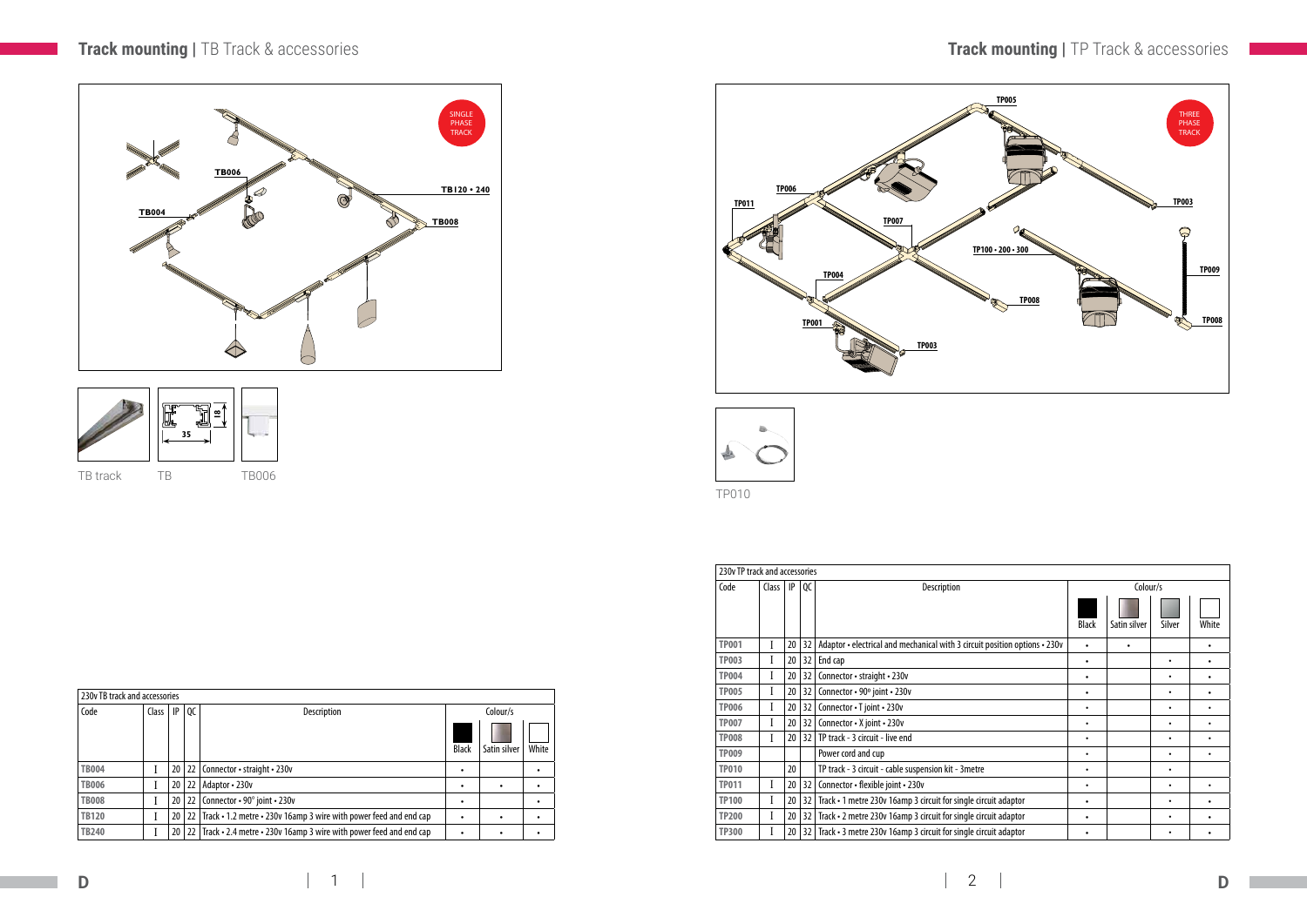PRT0009-W PRT0010-W

 $\left(5\right)$ Years  $h$ 

PRT0011-SG PRT0012-SG

PRT0001-BL • PRT0002-BL PRT0003-W • PRT0004-W PRT0005-SG • PRT0006-SG









| Aluminium alloy with plastic gear box and PC reflector |            |                 |                  |       |              |       |        |  |  |  |
|--------------------------------------------------------|------------|-----------------|------------------|-------|--------------|-------|--------|--|--|--|
| Code                                                   | <b>CRI</b> |                 | Lamp/s           | Lumen | Colour/s     |       |        |  |  |  |
|                                                        |            |                 | $\circ$<br>LED   | 头     | <b>Black</b> | White | Silver |  |  |  |
|                                                        |            |                 | (Factory fitted) |       |              |       | grey   |  |  |  |
|                                                        |            | 3000K<br>4000K  |                  |       |              |       |        |  |  |  |
| <b>PRT0001-BL</b>                                      | > 80       | 10 <sub>w</sub> |                  | 600   |              |       |        |  |  |  |
| <b>PRT0002-BL</b>                                      | > 80       |                 | 10 <sub>w</sub>  | 600   |              |       |        |  |  |  |
| <b>PRT0003-W</b>                                       | > 80       | <b>10w</b>      |                  | 600   |              |       |        |  |  |  |
| <b>PRT0004-W</b>                                       | > 80       | 10w             |                  | 600   |              |       |        |  |  |  |
| <b>PRT0005-SG</b>                                      | > 80       | <b>10w</b>      |                  | 600   |              |       |        |  |  |  |
| <b>PRT0006-SG</b>                                      | >80        |                 | 10w              | 600   |              |       |        |  |  |  |

100

*ati* minim

134

115,5

**ATMINNAN** 

170

PRT0007-B • PRT0008-B PRT0009-W • PRT0010-W PRT0011-SG • PRT0012-SG



| Aluminium alloy with plastic gear box and PC reflector |            |         |                         |       |              |       |                |  |  |  |
|--------------------------------------------------------|------------|---------|-------------------------|-------|--------------|-------|----------------|--|--|--|
| Code                                                   | <b>CRI</b> |         | Lamp/s                  | Lumen | Colour/s     |       |                |  |  |  |
|                                                        |            |         | $\circledcirc$          |       |              |       |                |  |  |  |
|                                                        |            |         | LED<br>(Factory fitted) |       | <b>Black</b> | White | Silver<br>grey |  |  |  |
|                                                        |            | 3000K   | 4000K                   |       |              |       |                |  |  |  |
| <b>PRT0007-B</b>                                       | > 80       | 2 x 10w |                         | 1200  |              |       |                |  |  |  |
| <b>PRT0008-B</b>                                       | > 80       |         | 2 x 10w                 | 1200  |              |       |                |  |  |  |
| <b>PRT0009-W</b>                                       | > 80       | 2 x 10w |                         | 1200  |              |       |                |  |  |  |
| <b>PRT0010-W</b>                                       | > 80       | 2 x 10w |                         | 1200  |              |       |                |  |  |  |
| <b>PRT0011-SG</b>                                      | > 80       | 2 x 10w |                         | 1200  |              |       |                |  |  |  |
| <b>PRT0012-SG</b>                                      | >80        |         | 2 x 10w                 | 1200  |              |       |                |  |  |  |